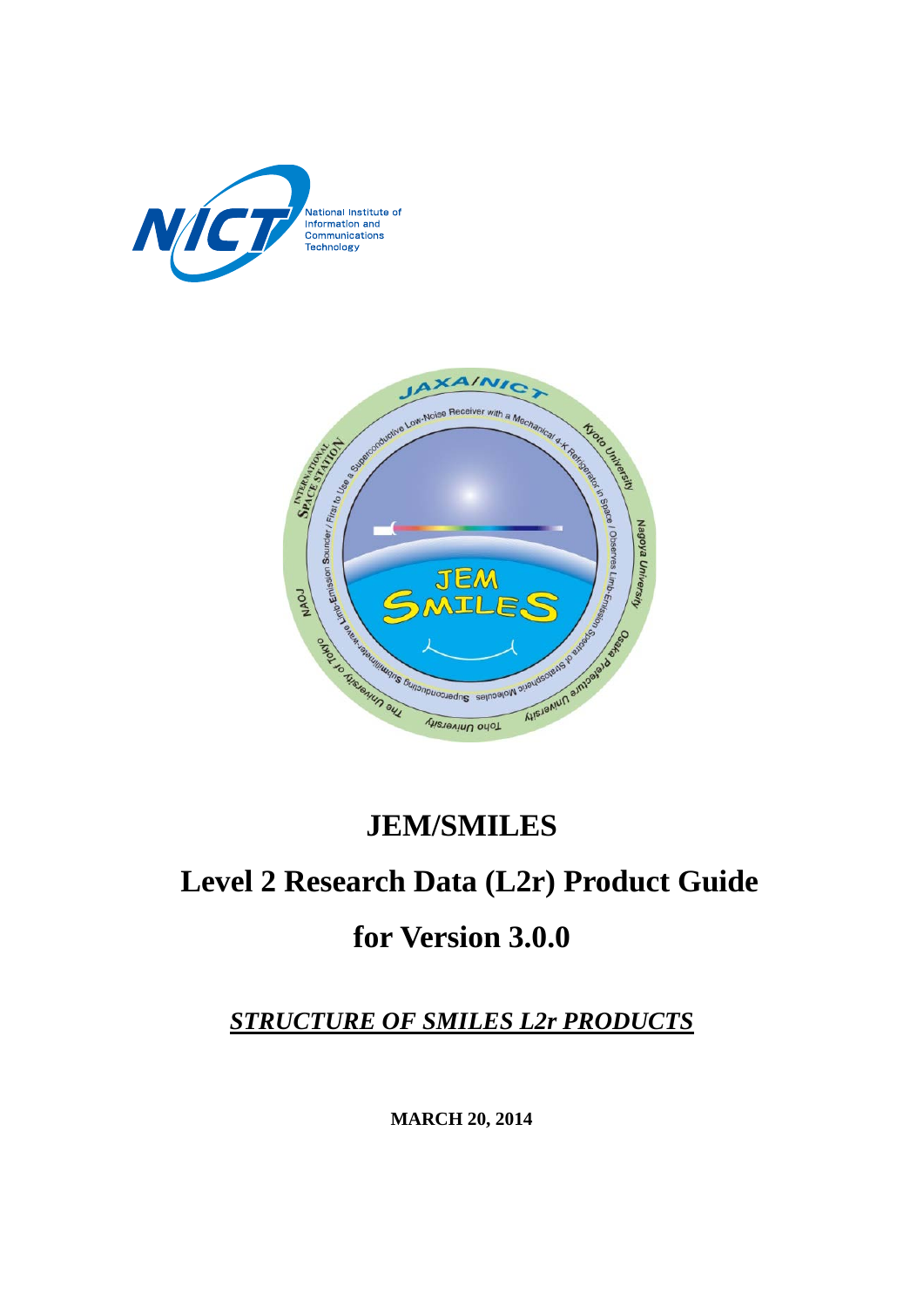# Table of Contents

| $\mathbf{2}^{\mathsf{I}}$ |       |  |  |
|---------------------------|-------|--|--|
| 3.                        |       |  |  |
|                           | 3.1   |  |  |
|                           | 3.2   |  |  |
|                           | 3.2.1 |  |  |
|                           | 3.2.2 |  |  |
|                           | 3.3   |  |  |
|                           | 3.4   |  |  |
|                           |       |  |  |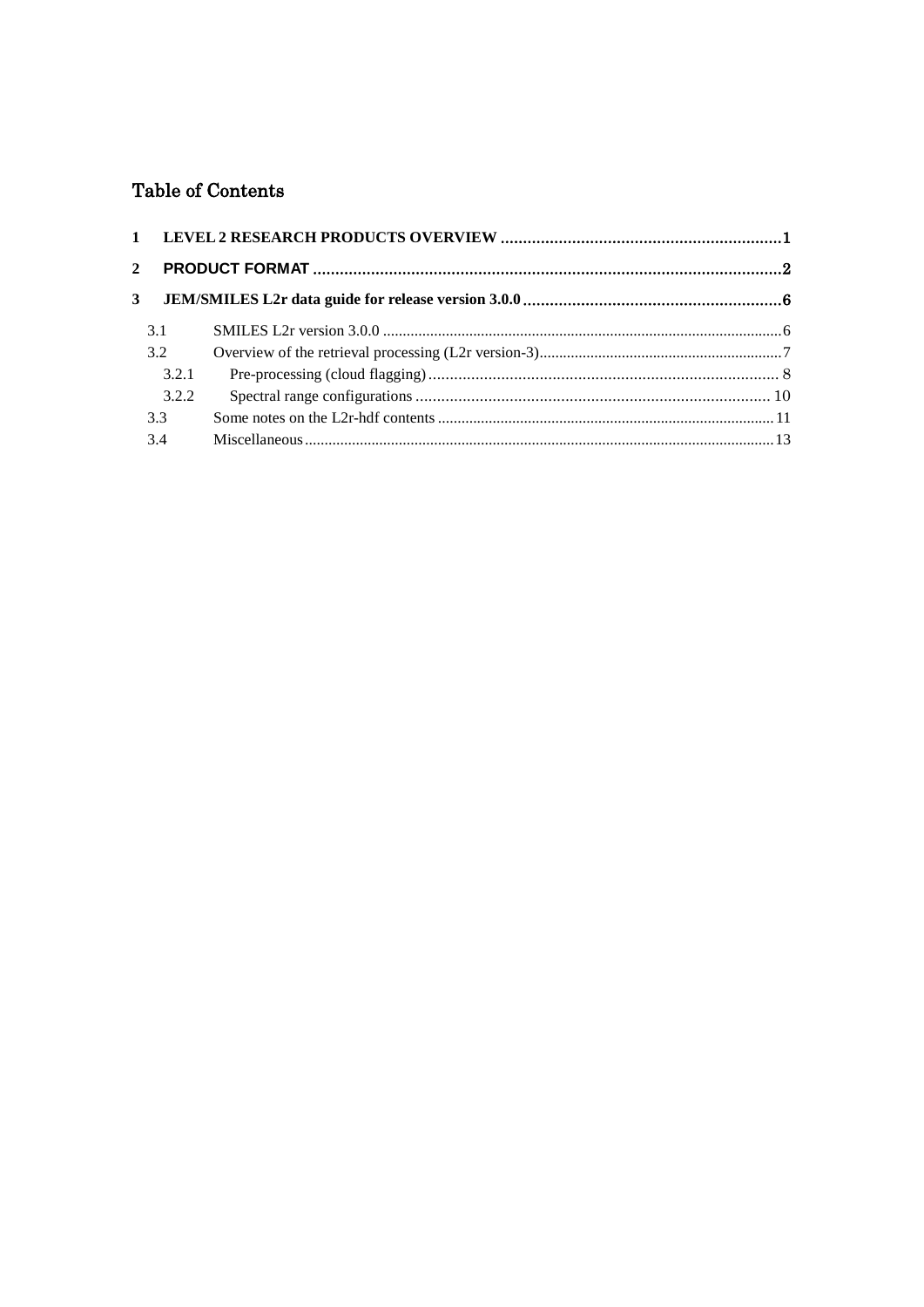

# <span id="page-2-0"></span>1 LEVEL 2 RESEARCH PRODUCTS OVERVIEW

SMILES NICT Level 2 (a.k.a. L2-research) products are distributed as HDF-EOS files with one file per product (e.g., species) and per day. Details of file naming convention are described below.

# (1) *FILE NAME*

The file name is defined as:

SMILES**\_L2r\_{***product\_name***}-{l1b\_type}{l1b\_version}\_{***band\_name***}\_{l2r\_***version\_name***}\_{***date***}.he5**

# (2) *COMBINATION OF PRODUCT\_NAME AND BAND\_NAME*

Combinations of product name and band name are as follows.

| No.            | Product name                        | Band name |
|----------------|-------------------------------------|-----------|
| $\mathbf{1}$   | $O3(18 \cdot 100 \text{ km})$       | A         |
|                | $H37Cl (18 \cdot 90 km)$            |           |
|                | BrO(20.80 km)                       |           |
|                | $HOC1 (20 - 80 km)$                 |           |
|                | Temperature $(15 - 100 \text{ km})$ |           |
| $\overline{2}$ | $O3(18 \cdot 100 \text{ km})$       | В         |
|                | $H35Cl (18-90 km)$                  |           |
|                | $HOC1 (20 - 80 km)$                 |           |
|                | Temperature $(15 - 100 \text{ km})$ |           |
| 3              | $ClO(20-90 km)$                     | C         |
|                | BrO(20.90 km)                       |           |
|                | $HO2 (18 - 100 km)$                 |           |
|                | $HNO3 (20 - 90 km)$                 |           |

Other potential products are: Band A: HNO3, CH3CN; Band B: HO2. Also, wind velocity and O3 isotopomers are retrieved from each Band. For details on these products, please contact the SMILES NICT team.

Email: Yasuko Kasai [\(ykasai@nict.go.jp\)](mailto:ykasai@nict.go.jp)

#### (3) *LEVEL1B\_TYPE*

 *l1b\_type* is represented as follows. std/rev: std: Level 1B Standard rev: Level 1B Revision

#### (4) *LEVEL1B\_Version*

 *l1b\_*version is represented as follows. xxx:

xxx: Level 1B Version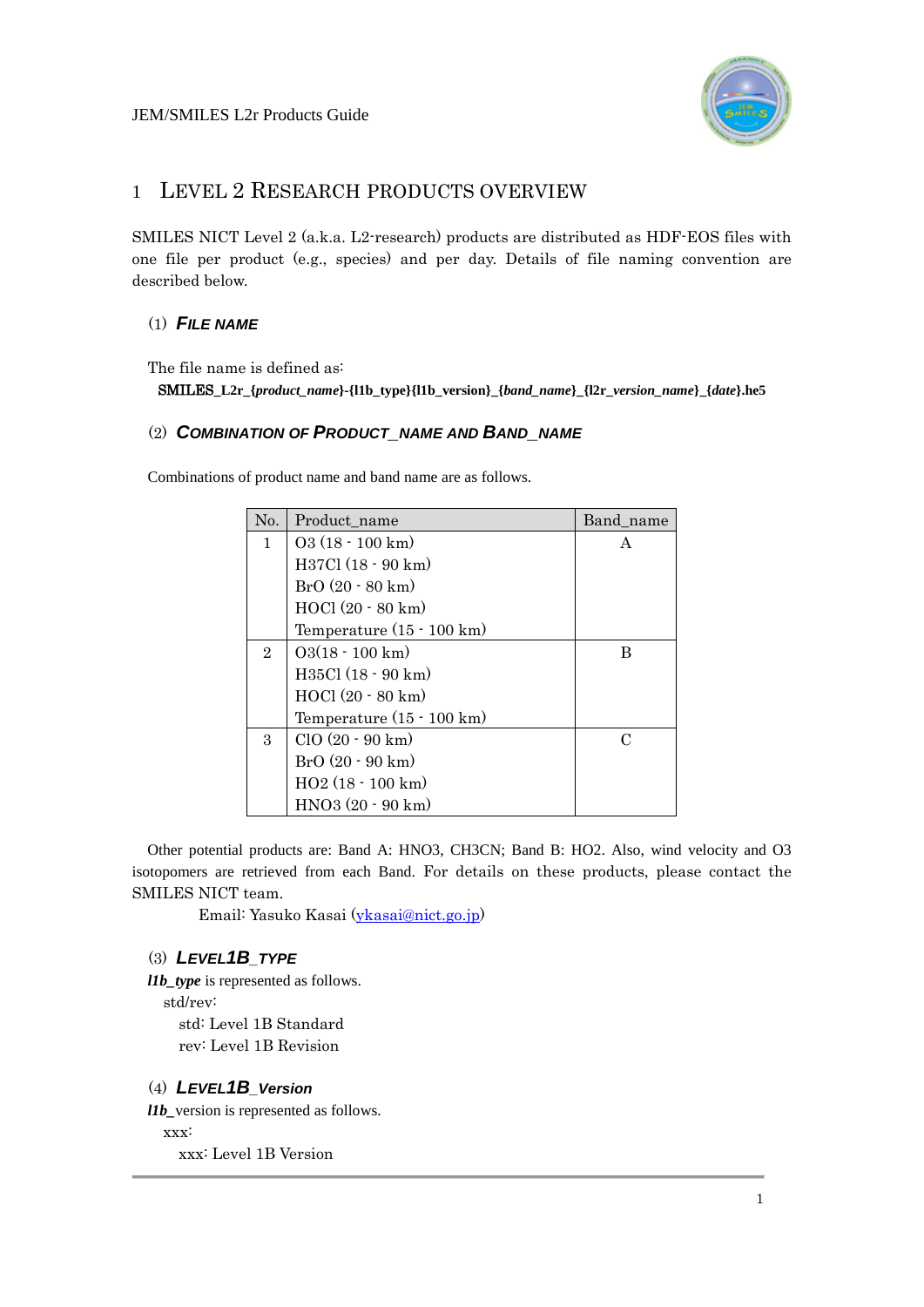

# (5) *L***EVEL2r***\_VERSION\_NAME*

 *l2r\_version\_name* is represented as follows. x.x.x: x.x.x: Level2r Algorithm version

# (6) *DATE*

 *date refers to UTC times and* is represented as follows. yyyymmdd: (ex. 20091009) yyyy: Observation year mm: Observation month dd: Observation day

# <span id="page-3-0"></span>2 PRODUCT FORMAT

# (1) STRUCTURE OF HDF5-EOS DATA FILES

|  | The format structure of the HDF5*-EOS data file is shown below. |
|--|-----------------------------------------------------------------|
|  |                                                                 |

| No.            | Field                    | <b>Attributes</b>                      |  |
|----------------|--------------------------|----------------------------------------|--|
| 1              | <b>File Attribute</b>    | <b>File Level Attributes:</b>          |  |
|                |                          | Instrument name                        |  |
|                |                          | Processing level<br>$\bullet$          |  |
|                |                          | Version<br>$\bullet$                   |  |
|                |                          | Observation day<br>٠                   |  |
|                |                          | Band name<br>$\bullet$                 |  |
|                |                          | Scan number<br>$\bullet$               |  |
|                |                          | L1B file name<br>$\bullet$             |  |
|                |                          | AOS unit number<br>$\bullet$           |  |
|                |                          |                                        |  |
| $\overline{2}$ | <b>Geolocation Field</b> | <b>Geolocation Field Attributes:</b>   |  |
|                |                          | Observation point                      |  |
|                |                          | Time<br>$\bullet$                      |  |
|                |                          | Altitude<br>$\bullet$                  |  |
|                |                          | Solar zenith angle<br>$\bullet$        |  |
|                |                          | Ascending/descending flag<br>$\bullet$ |  |
| 3              | Data Field               | <b>Data Field Attributes:</b>          |  |
|                |                          | Data value                             |  |
|                |                          | Error estimation                       |  |

\*HTTP://WWW.HDFGROUP.ORG/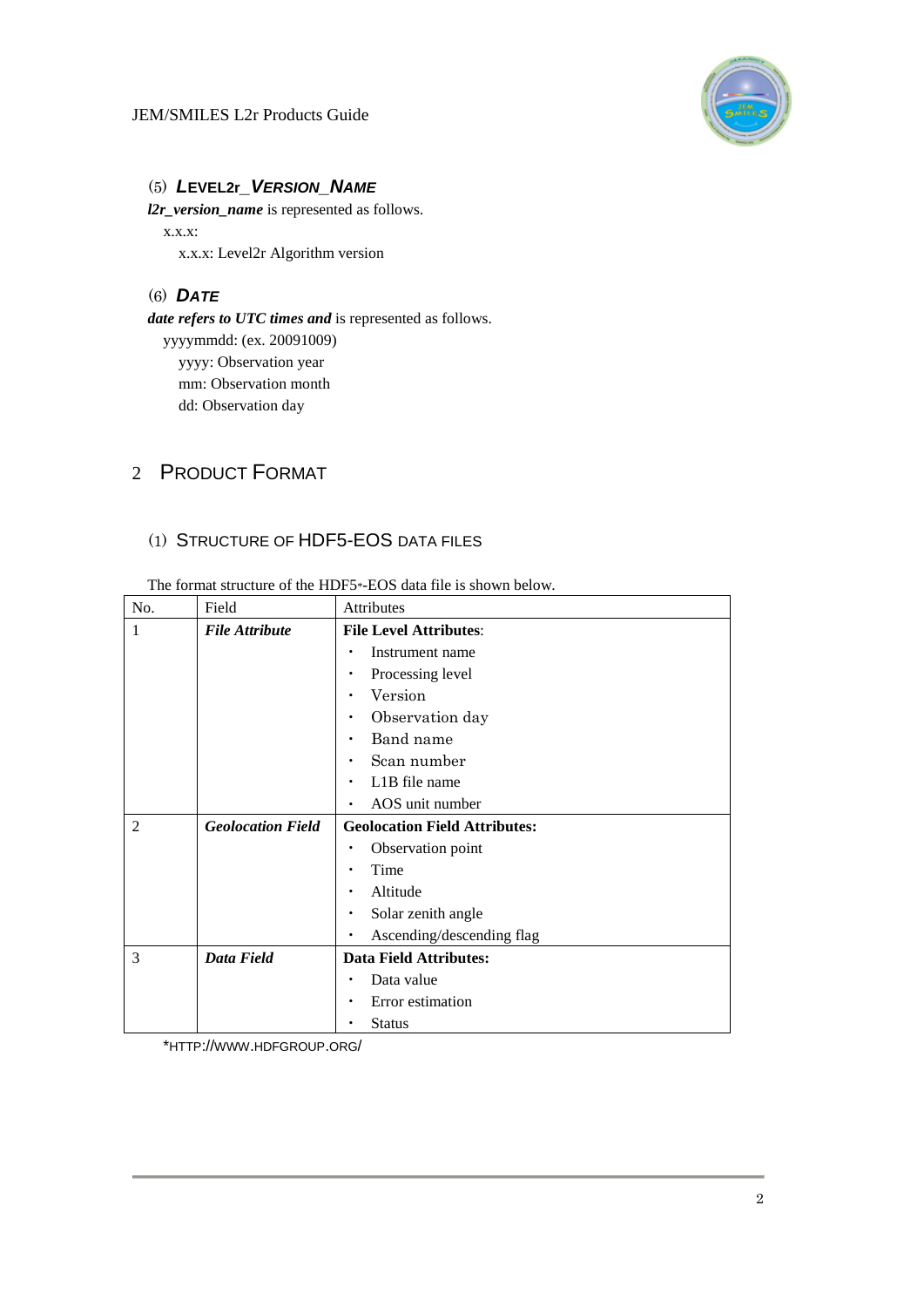

# (2) STRUCTURE OF STANDARD SMILES L2 PRODUCTS

# ● Standard processing data (HDF5-EOS)

Structure of standard processing data is as follows.

#### <File Attributes>

| No.                                           | HDF-EOS5 Name              | Explanation                    | Dimension                    | Data type | <b>Byte</b>            |
|-----------------------------------------------|----------------------------|--------------------------------|------------------------------|-----------|------------------------|
| 1                                             | <b>LIBID</b>               | L1B file name                  | (n times)                    | long      | 8 <sup>*</sup> n times |
| $\overline{2}$                                | <b>Instrument Name</b>     | Instrument name (SMILES)       | $\overline{\phantom{0}}$     | char      | 6                      |
| 3                                             | <b>Process Level</b>       | Processing level (L2r)         |                              | char      | 3                      |
| 4                                             | <b>Start UTC</b>           | Start time in this file        |                              | char      | 19                     |
|                                               |                            | (yyyy-mm-ddT00:00:00)          |                              |           |                        |
| 5                                             | <b>End UTC</b>             | End time in this file          | ۰                            | char      | 19                     |
|                                               |                            | (yyyy-mm-ddT23:59:59)          |                              |           |                        |
| 6                                             | <b>Granule Month</b>       | Month (mm)                     | $\overline{\phantom{0}}$     | long      | 8                      |
| 7<br><b>Granule Day</b>                       |                            | Day (dd)                       |                              | long      | 8                      |
| 8                                             | <b>Granule Day of Year</b> | Granule day of year            | $\overline{\phantom{a}}$     | long      | 8                      |
| 9                                             | <b>Granule Year</b>        | Year (yyyy)                    | $\qquad \qquad \blacksquare$ | long      | 8                      |
| 10                                            | <b>PGE</b> Version         | Processing version $(X.X.X)$   |                              | char      | 5                      |
| 11                                            | <b>Start Scan</b>          | First scan number in this file | $\overline{\phantom{0}}$     | long      | 8                      |
| 12<br><b>End Scan</b>                         |                            | Last scan number in this file  | $\overline{\phantom{a}}$     | long      | 8                      |
| 13<br><b>Band Name</b>                        |                            | Band name                      |                              | char      | 1                      |
| 14<br>AOS Unit Num.<br>Unit number of the AOS |                            |                                | (n times)                    | long      | $1*$ n times           |
|                                               |                            |                                | Total                        |           | $101 + 9*$ n times     |

# <Swath Attributes>

| No.            | HDF-EOS5 Name              | Explanation          | Dimension  | Data type | Unit | <b>B</b> yte                  |
|----------------|----------------------------|----------------------|------------|-----------|------|-------------------------------|
|                | <i><b>Altitude</b></i>     | Calculation altitude | (n levels) | double    | km   | 8 <sup>*</sup> n levels       |
| $\overline{2}$ | <b>Vertical Coordinate</b> | Vertical coordinate  |            | char      |      |                               |
|                |                            | system name          |            |           |      |                               |
|                |                            |                      | Total      |           |      | $8 + 8$ <sup>*</sup> n levels |

# <Geolocation/Data fields Attributes>: Following information is added to each field item.

| No.            | HDF-EOS5 Name        | Explanation      | Dimension | Data type | <b>Byte</b> |
|----------------|----------------------|------------------|-----------|-----------|-------------|
|                | <b>Missing Value</b> | Missing value    |           | double    |             |
| $\overline{2}$ | Title                | Filed name       |           | char      |             |
| 3              | Units                | Unit             |           | char      |             |
| $\overline{4}$ | <b>Unique Field</b>  | Field definition |           | char      | 15          |
|                | <b>Definition</b>    |                  |           |           |             |
| 5              | <b>FillValue</b>     | (T.B.D)          |           | double    |             |
|                |                      |                  | Total     |           | 43          |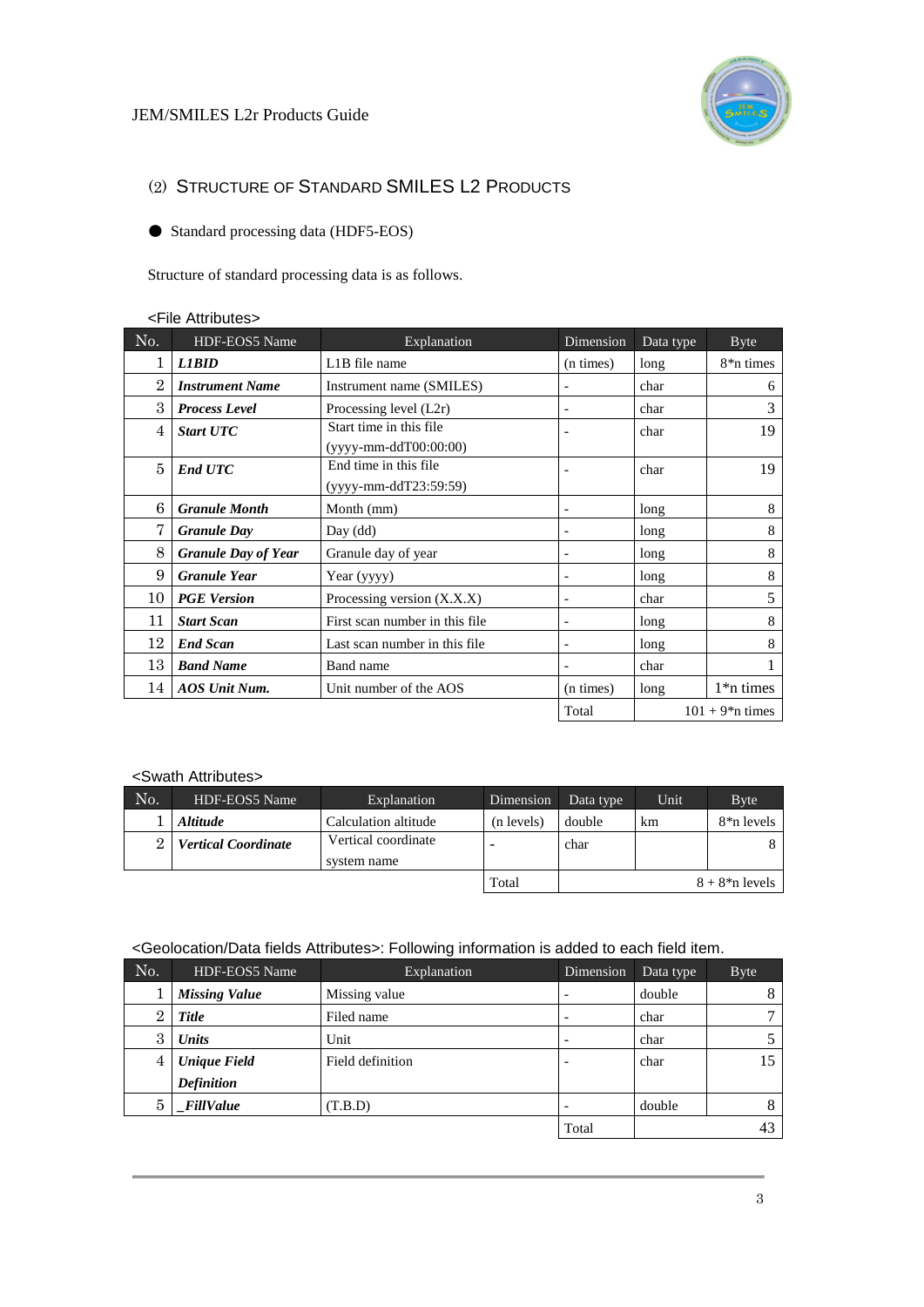

# <Geolocation Fields>

| No.<br>HDF-EOS5 Name           |                            | Explanation                    | Dimension     | Data type | Unit                                  | <b>Byte</b>            |
|--------------------------------|----------------------------|--------------------------------|---------------|-----------|---------------------------------------|------------------------|
| Observation time<br>1<br>Time  |                            |                                | (n times)     | double    | $*1$                                  | 8 <sup>*</sup> n times |
|                                |                            | (Total seconds since 1/1/1958) |               |           |                                       |                        |
| $\overline{2}$                 | <b>TimeUTC</b>             | Observation time (UTC)         | (n times)     | char      |                                       | $19*$ n times          |
|                                |                            | yyyy-mm-dd hh:mm:ss.sss        |               |           |                                       |                        |
| 3                              | <b>Altitude</b>            | Representative altitude        | (n level)     | double    | km                                    | 8 <sup>*</sup> n level |
| 4<br><i>Latitude</i>           |                            | <b>Observation latitude</b>    | (n times)     | double    | degrees                               | 8 <sup>*</sup> n times |
| 5<br>Longitude                 |                            | Observation longitude          | (n times)     | double    | degrees                               | 8 <sup>*</sup> n times |
| 6<br><b>Solar Zenith Angle</b> |                            | Solar zenith angle             | (n times)     | double    | degrees                               | 8 <sup>*</sup> n times |
| 7<br><b>Local Time</b>         |                            | Local time (hh:mm:ss)          | (n times)     | char      |                                       | 8 <sup>*</sup> n times |
| 8                              | <b>AscendingDescending</b> | Ascending/descending flag      | (n times)     | char      |                                       | $1*$ n times           |
| 9                              | Altitude_tp                | Altitude grid for auxiliary    | $(n level_t)$ | double    | km                                    | $8 \times n$           |
|                                |                            | temperature and pressure       |               |           |                                       | $level_tp$             |
|                                |                            | data                           |               |           |                                       |                        |
|                                |                            |                                | Total         |           | $60*$ n times + $8*$ n level + $8*$ n |                        |
|                                |                            |                                |               |           |                                       | $level_tp$             |

#### \*1: seconds since 1/1/1958

#### <Data Fields>

| No.            | HDF-EOS5 Name               | Explanation         | Dimension                                                  | Data   | Unit           | <b>B</b> yte                              |
|----------------|-----------------------------|---------------------|------------------------------------------------------------|--------|----------------|-------------------------------------------|
|                |                             |                     |                                                            | type   |                |                                           |
| $\mathbf{1}$   | L <sub>2</sub> Value        | Value               | (n level, n times)                                         | double | vmr            | 8*n times                                 |
|                |                             |                     |                                                            |        |                | *n level                                  |
| $\overline{2}$ | <b>L2</b> Precision         | Calculation error   | (n level, n times)                                         | double | vmr            | 8 <sup>*</sup> n times                    |
|                |                             |                     |                                                            |        |                | *n level                                  |
| 3              | <b>Vertical Resolution</b>  | Vertical resolution | (n level, n times)                                         | double | km             | $8*$ n times                              |
|                |                             |                     |                                                            |        |                | *n level                                  |
| 4              | <b>Measurement Response</b> | Measurement         | (n level, n times)                                         | double |                | 8*n times                                 |
|                |                             | response            |                                                            |        |                | *n level                                  |
| 5              | Pressure tp                 | Auxiliary pressure  | $(n level_t, n times)$                                     | double | hPa            | $8*$ n times                              |
|                |                             | data                |                                                            |        |                | *n level_tp                               |
| 6              | <b>FOV</b> Interference     | Flag of             | (n times)                                                  | long   |                | 8 <sup>*</sup> n times                    |
|                |                             | field-of-view       |                                                            |        |                |                                           |
|                |                             | interference on the |                                                            |        |                |                                           |
|                |                             | L1b data            |                                                            |        |                |                                           |
| 7              | <b>Status</b>               | Status information  | (n times)                                                  | long   | $\overline{a}$ | 8*n times                                 |
|                |                             |                     |                                                            |        |                | 8*n times                                 |
| 8              | Temperature_tp              | Auxiliary           | $(n level_t, n times)$                                     | double | K              | *n level_tp                               |
|                |                             | temperature data    |                                                            |        |                |                                           |
| 9              | cloud flag                  | Cloud flag          | (n times, n cloud flags)                                   | long   | $\overline{a}$ | 8 <sup>*</sup> n times <sup>*</sup><br>64 |
|                |                             | information         | $n$ cloud flags = 64                                       |        |                |                                           |
| 10             | chi2                        | Chi <sub>2</sub>    | (n times)                                                  | double |                | 8 <sup>*</sup> n times                    |
|                |                             | Total               | $32*$ n times*n level + 16*n times*n level_tp + 24*n times |        |                |                                           |
|                |                             |                     |                                                            |        |                |                                           |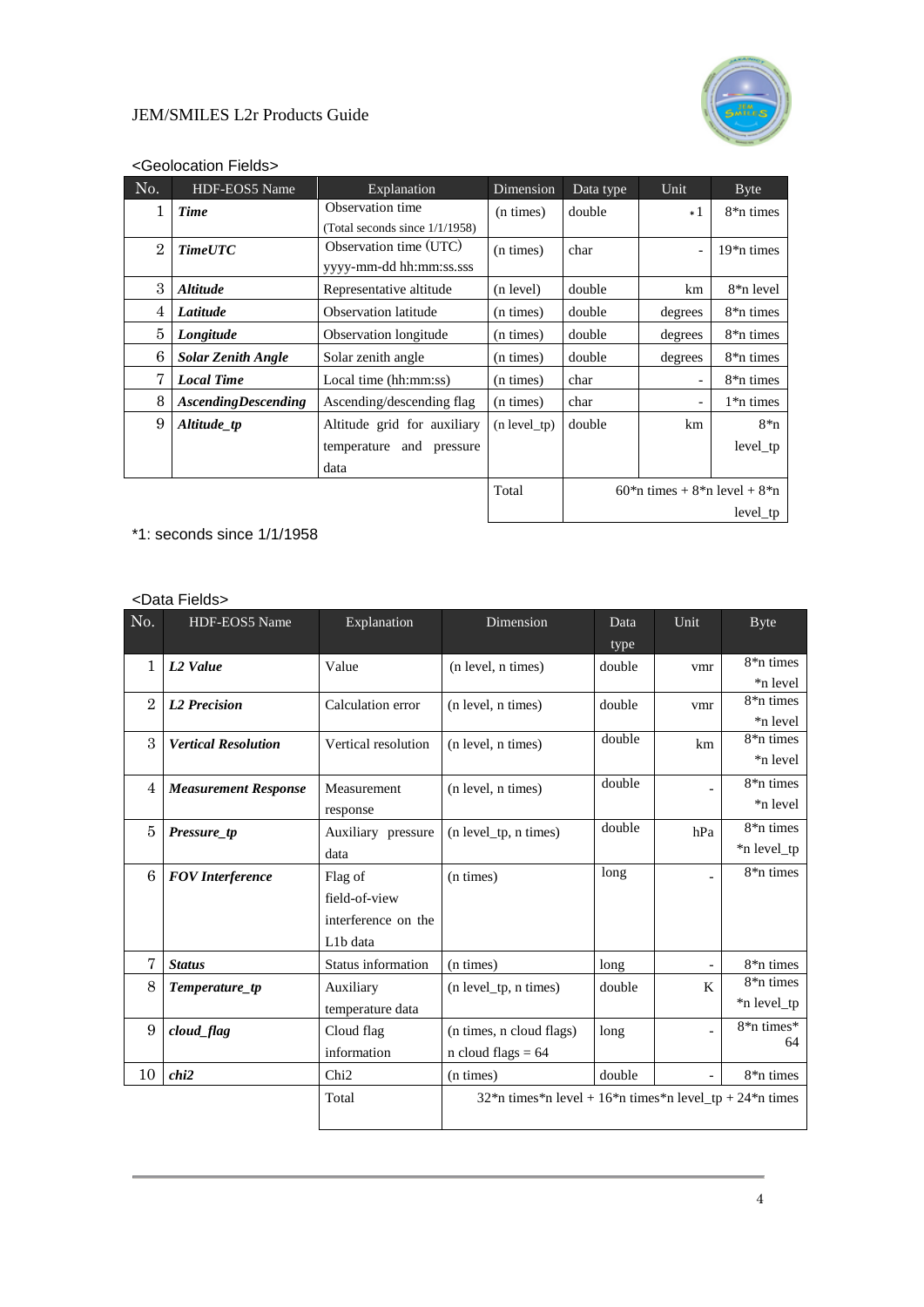

# <StructMetadata>

| No. | HDF-EOS5 Name                                        | Explanation | Dimension | Bvte  |
|-----|------------------------------------------------------|-------------|-----------|-------|
|     | Matrix information of swath data<br>StructMetadata.0 |             |           | 32000 |

#### < coremetadata >

| No. | HDF-EOS5 Name                 | Explanation         | Dimension | <b>B</b> vte |
|-----|-------------------------------|---------------------|-----------|--------------|
|     | $\blacksquare$ coremetadata.0 | HDF-EOS information |           | About        |
|     |                               |                     |           | 6960         |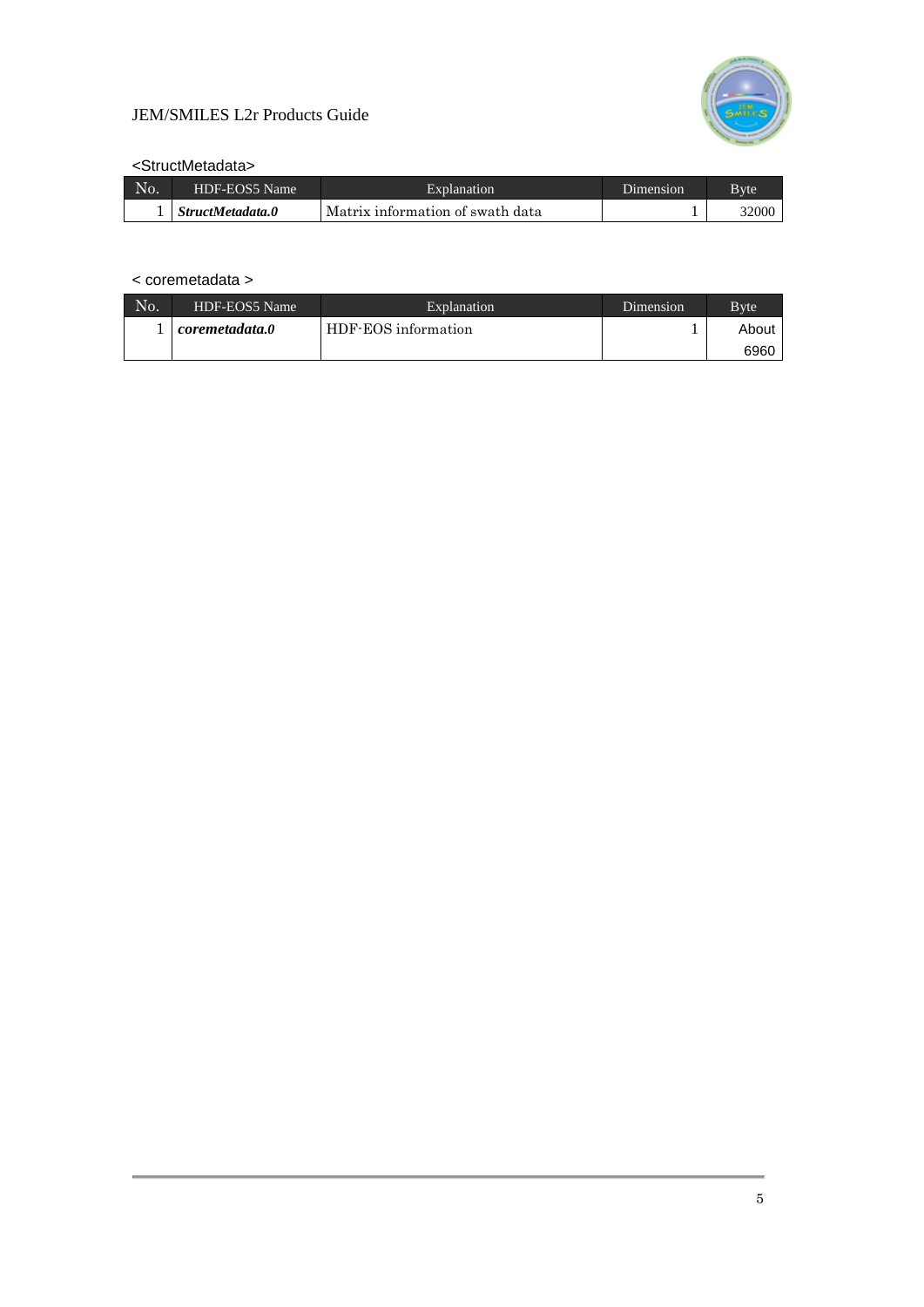

# <span id="page-7-0"></span>3 JEM/SMILES L2r data guide for release version 3.0.0

# <span id="page-7-1"></span>3.1 SMILES L2r version 3.0.0

Compared to the previous version (2.1.5), this version 3.0.0 of NICT data processing has several modifications in the retrieval procedures. The concept of utilizing definitive spectral regions (windows) for each species has been kept, however, now the subsequence of the data processing (such as using the tangent heights retrieved from the O3 spectra in retrieving HCl) is not applied. This is because we found that the tangent height retrieval from  $O_3$  spectra is very sensitive to the accuracy of non-linear gain calibration and using the retrieved tangent heights for other species' retrieval introduces unwilling systematic errors. See the paper by Kasai et al. (2013) for detail.

Updated from version 2.1.5 are as follows:

- Version of the L1b data was updated to 008 from 007. The major impact of using L1b-008 is the availability of SMILES star-tracker tangent height information improved by the auxiliary data from the MAXI instrument (Ochiai et al., 2012). This  $MAXI + Star$  tracker tangent height information is used in the 3.0.0 processing instead of using the attitude information from ISS.
- AOS response function was changed to a triple-Gaussian model based on the improved analysis of on-orbit comb measurements by Mizobuchi et al. (2013).
- Deviation on the frequency for each AOS channel was improved by applying a spline interpolation instead of 7-order polynomial correction derived by the SMILES instrumental team.
- A priori temperature profile is changed as same as the ones used in the JAXA/ISAS L<sub>2</sub> processing. The difference between the one used in NICT 2.1.5 processing is found only above 40 km. Hydrostatic equilibrium is assumed when retrieving the temperature from Ozone spectra.
- With respect to the temperature profile, the important point is that, when retrieving the species except Ozone, the temperature profile is fixed to the a priori values instead of using the one retrieved from Ozone line. This is in order to avoid the systematic error propagation originated from the correlation between Ozone abundance and temperature (around 50 – 60 km).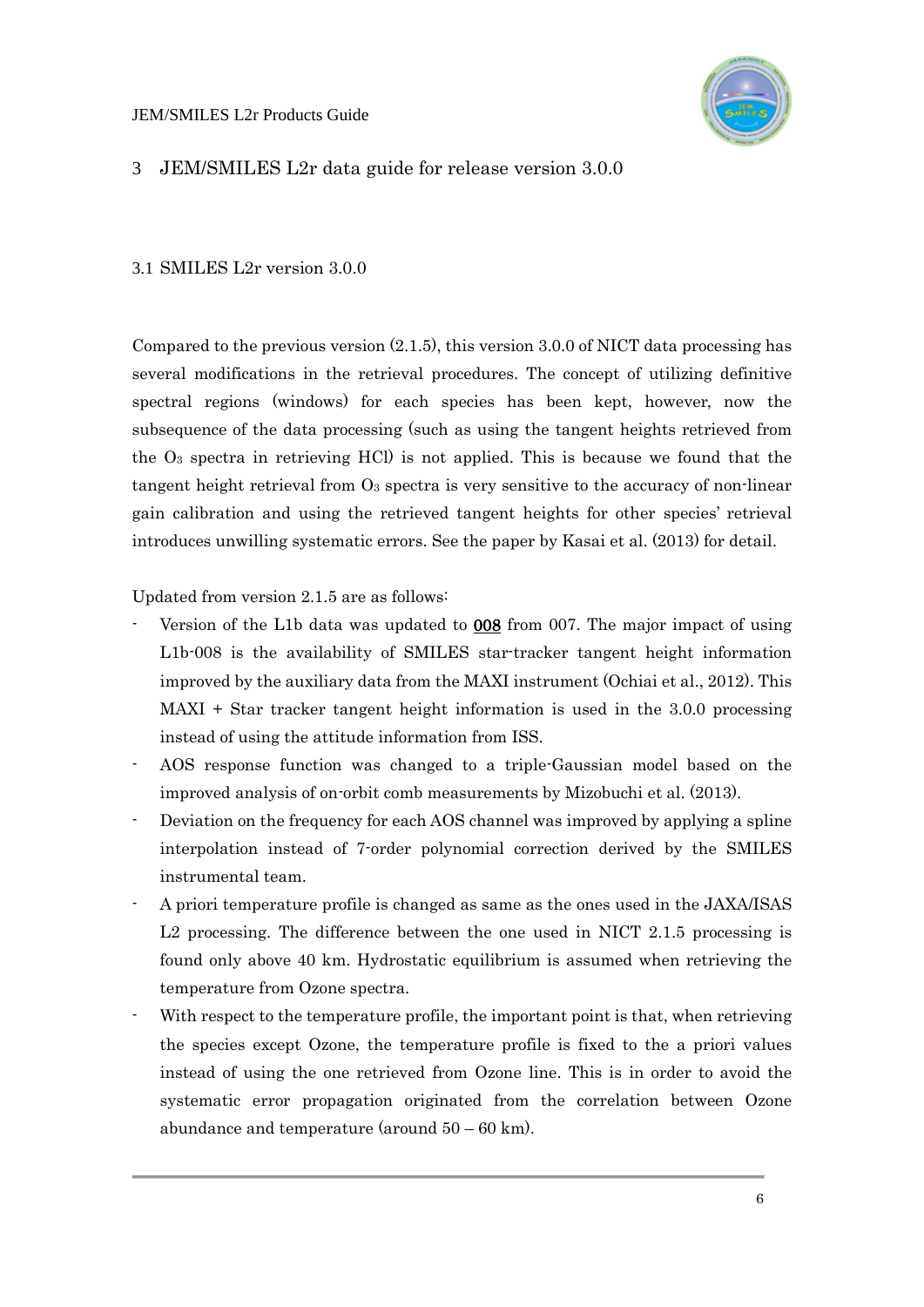

References for the L1b calibration:

Ochiai et al. (2012): Calibration of superconducting submillimeter-wave limb-emission sounder (SMILES) on the ISS, Proc. SPIE, 8527. Mizobuchi et al. (2012): In-orbit measurement of the AOS (acousto-optical spectrometer) response using frequency comb signals, IEEE J. Sel. Top. Appl., 5, pp. 977 – 983.

<span id="page-8-0"></span>3.2 Overview of the retrieval processing (L2r version-3)

In the previous 2.1.5 processing, we applied "sequential" retrieval method. That is, before the actual retrieval, we first went through a pre-processing procedure, which includes a cloud flagging and an initial estimation of the LOS elevation angle offset resulting from uncertainties in the measured instrument attitude. Then, we extracted the limited spectral range around the  $625.371 \text{ GHz O}_3$  line (from band A or B, whichever is present) and retrieve the LOS elevation angle correction for each tangential point (along with an initial retrieval of  $O_3(z)$  and  $T(z)$ ) as described by Baron et al. (2011). In the current 3.0.0 processing, we keep the pre-processing procedure and the concept of utilizing the limited spectral range for each species. However, we do not "pass" the retrieved results (tangent heights,  $O_3(z)$ ,  $T(z)$ , etc) between different retrieval steps in order to avoid systematic error propagation.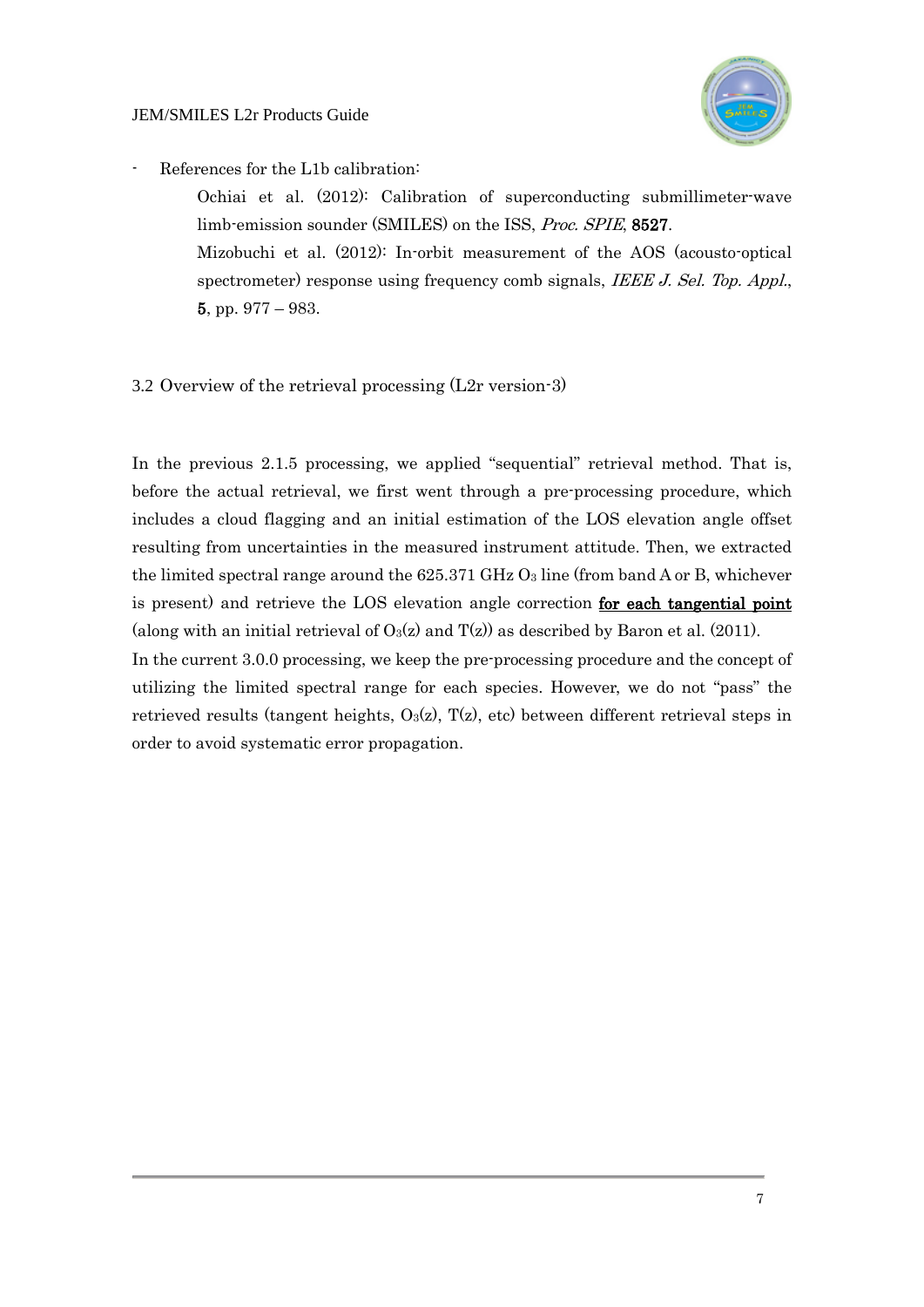

#### <span id="page-9-0"></span>3.2.1 Pre-processing (cloud flagging)

Cloud flagging and elevation angle offset estimation is done in an iterative process. Cloud flags are derived for each observation from the comparison of the observed signal with the signal simulated assuming clear-sky conditions, where the flag is set when the signal difference exceeds a certain threshold.

Mean signals from selected spectral regions in each band, the cloud flagging windows (CF-A, B, C), are used. The CFs have been chosen in regions with minimum gaseous absorption as far as possible avoiding contamination from absorption lines, particularly in lower stratosphere and troposphere spectra, in order to minimize the effect of variable trace gas concentration and maximize the cloud sensitivity. Hence, major contributors to absorption in the CF are dry air and water vapor continua and (far-)wing contributions of further away strong (557GHz H2O, 625.4GHz O3) and weaker, but closer absorption lines (e.g., band A and B HCl lines, band C ClO). We analyzed the impact of the different species. For each SMILES band we derived a set of species whose absorption contribution in the CF is significant (see [Table 1\)](#page-9-1) and which therefore are considered when simulating the clear-sky comparison spectra.

Profile information of the absorption species to consider as well as of temperature are taken from best available estimates. That is, temperature water vapor, and ozone profiles are taken from GEOS5 reanalysis data close in time and location to the actual observation (for details of GEOS5 data selection see Baron et al. (2011)). Other species are taken from climatology data

<span id="page-9-1"></span>

| Band                 | А                               |                                                   |                                                     |
|----------------------|---------------------------------|---------------------------------------------------|-----------------------------------------------------|
| CF position<br>[GHz] | $624.5464 - 624.6764$           | $26.1691 - 626.2991$                              | $649.5552 - 649.6852$                               |
| Trace gases          | H2O, O3, HCl-37,<br>CH3CN, HNO3 | H <sub>2</sub> O, O <sub>3</sub> , HCl-35,<br>N2O | H <sub>2</sub> O, O <sub>3</sub> , C <sub>1</sub> O |

Table 1: Cloud flagging setups

The clear-sky spectra simulation is done on the exact tangent altitude grid and with the antenna pattern provided by the L1b data. However, attitude data is known to be not exact enough for a brightness temperature (Tb) difference based cloud flagging, particular in the middle to lower stratosphere, where the Tb change with altitude is very steep (order of 10K/km), and where therefore small deviations in the tangent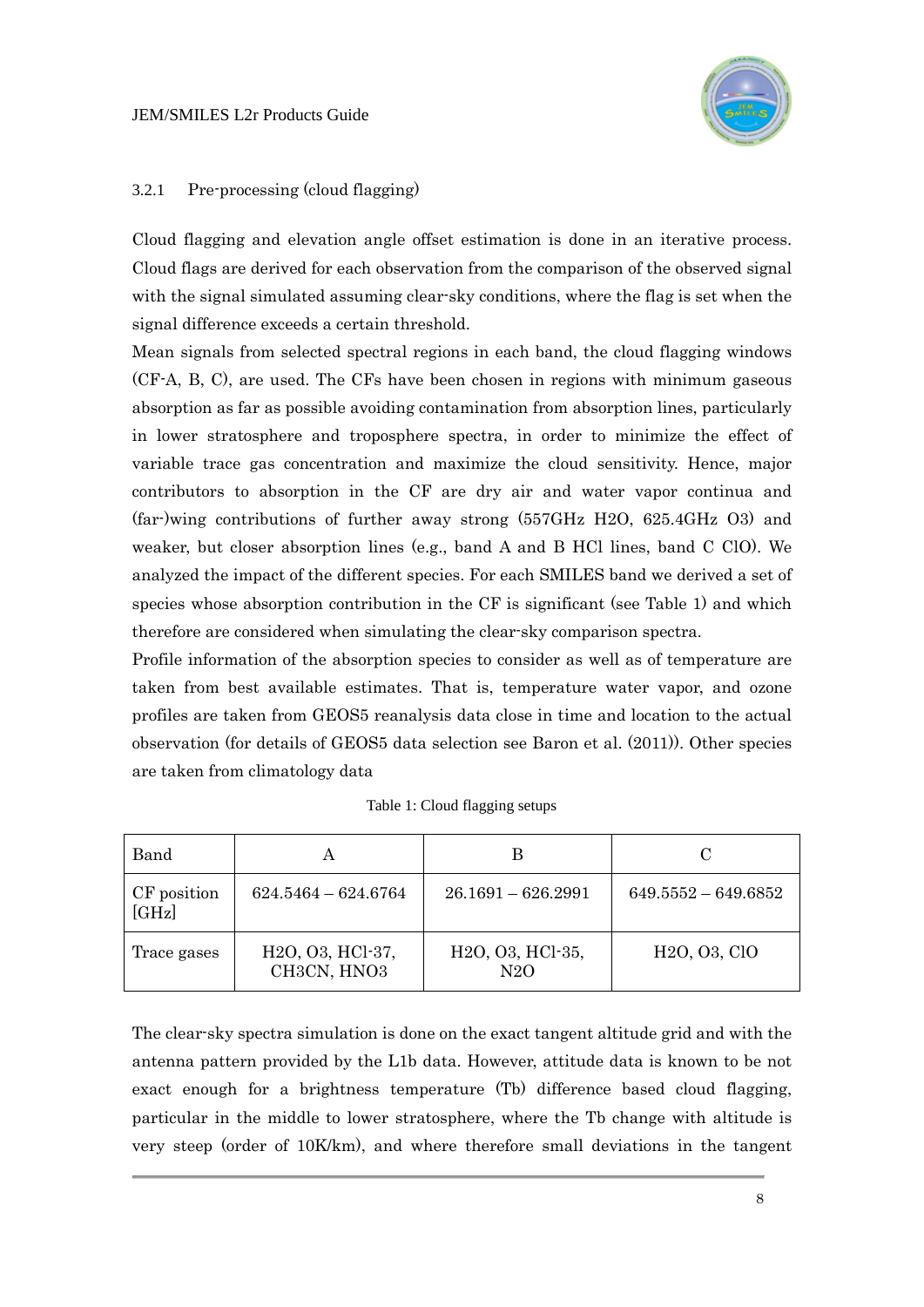

altitudes between observation and simulation can lead to large differences of the observed and simulated signal. This can easily cause false cloud flaggings in this region. In order to avoid this, and elevation angle offset per scan is estimated. Since the relation between altitude and Tb is not linear, elevation angle estimate and cloud flagging are iterated until convergence. The procedure is as follows

- 1. Simulate clear-sky spectra on fine altitude grid and average over cloud flagging window
- 2. Antenna pattern convolution on current estimate of tangent altitude grid.
- 3. Least square estimate of elevation angle offset (assuming step-wise linear Tb-TanH relation) from non-cloudy flagged observations in scan only.
- 4. Repeat 2.-3. until convergence, i.e., offset correction <6e3 degrees (necessary since Tb-TanH relation is non-linear).
- 5. For each tangent altitude in scan compare observed and simulated signal and flag cloudy observations (for flagging details see further below).
- 6. Compare new flagging profile with previous one. Repeat 2.-6. until no changes in cloud flag profile.

The flagging decision itself is based on the fact that clouds significantly modify the signal, for sufficiently thick clouds by several to tens of Kelvin. For lower stratosphere and upper troposphere tangent altitudes, where the atmospheric opacity is low, clouds increase the observed signal. For lower tangent altitudes, clouds lead to Tb depression compared to the clear-sky case. The exact location of the transition region is variable and depends on the actual opacity of the atmosphere, which is mostly determined by the water vapor content. Hence, we do not attempt to estimate it, but base the cloud flagging decision on the absolute Tb difference except for low tangent altitudes, where only Tb depressions physically make sense. Explicitly, the cloud flagging criteria are:

- for TanH > 10km flag as cloud if  $|Tb_{\text{obs}}-Tb_{\text{sim}}|$  > X, where X is the maximum of
	- $\circ$  5K
	- o 3 times the standard deviation of Tb\_obs–Tb\_sim over the whole scan (this criterion shall avoid excessive cloud flagging in case elevation offset estimate is not good enough yet and in case of bad observational data)
- for TanH  $\leq 10$ km flag as cloud if Tb  $obs$ –Tb  $\sin \geq 5K$  (i.e., only Tb depressions  $>5K$

Cloud flagging and elevation offset estimation is done separately for the two observed channels. Cloud flags are kept per individual band throughout (i.e., the two observed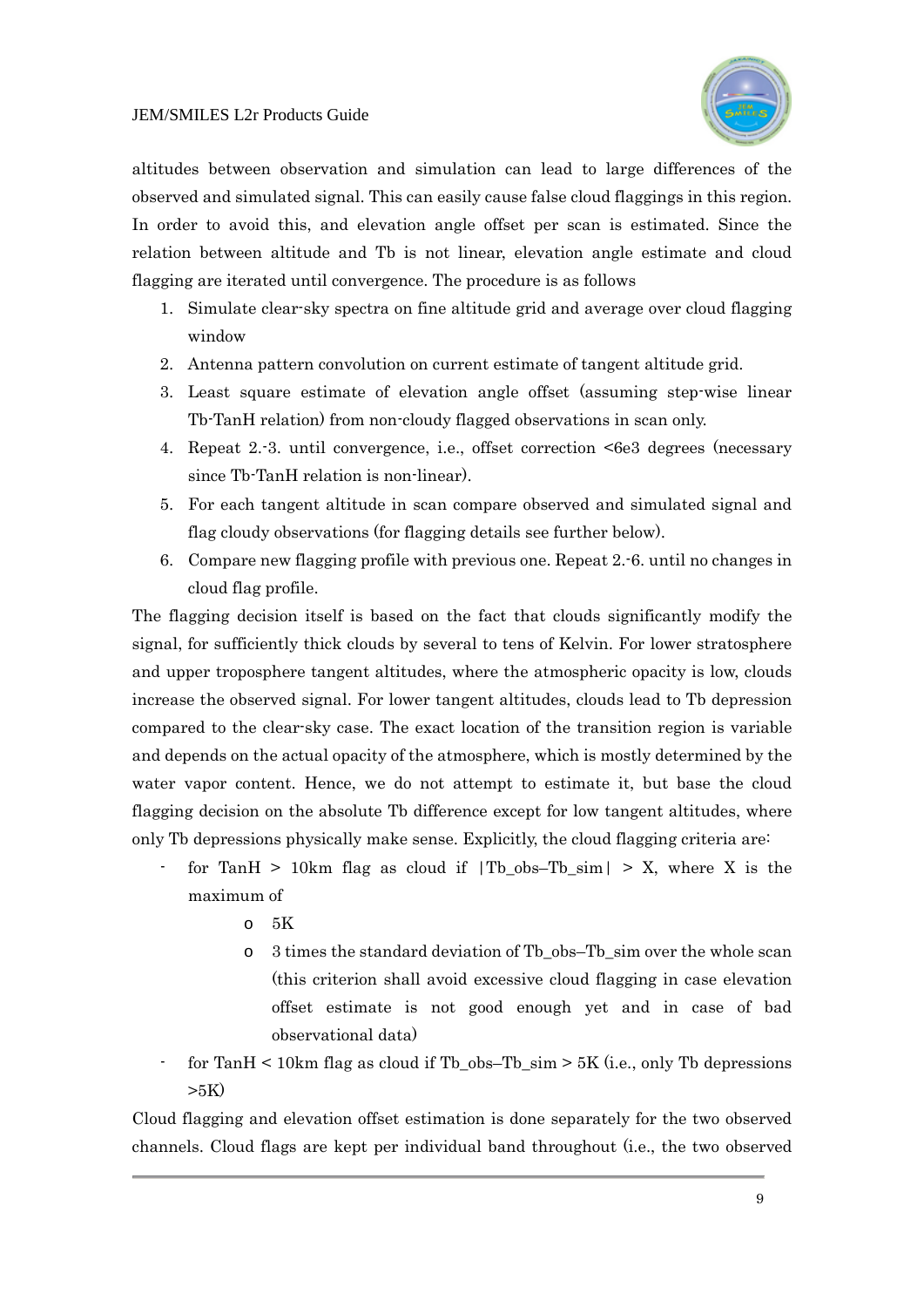

bands might exhibit deviating cloud flags). Experience showed that band B elevation estimates are less good than the other two, hence in a last step the band B offset is reset to the band A or C value (whichever is present as second band). For simultaneous observation of band A and C, each band keeps its own offset estimate.

The elevation offset estimates from the pre-processing are used in the following sequential retrievals as initial guess for the lineshape based elevation retrieval therein.

Cloud flags are contained in each of the product hdf-files. They are delivered for the respective product band. In the hdf files they are stored as two-dimensional array of size (number of scans per day)  $x(64)$ , where 64 is the number of observations per scan (if the actual number deviates, the remainder of the array is filled with dummy values). That is, the cloud flags correspond to individual observations and to the observational tangent altitude grid, not to the altitude grid of the retrieved product!

<span id="page-11-0"></span>Values in the cloud flag fields mean 0: clear

1: cloudy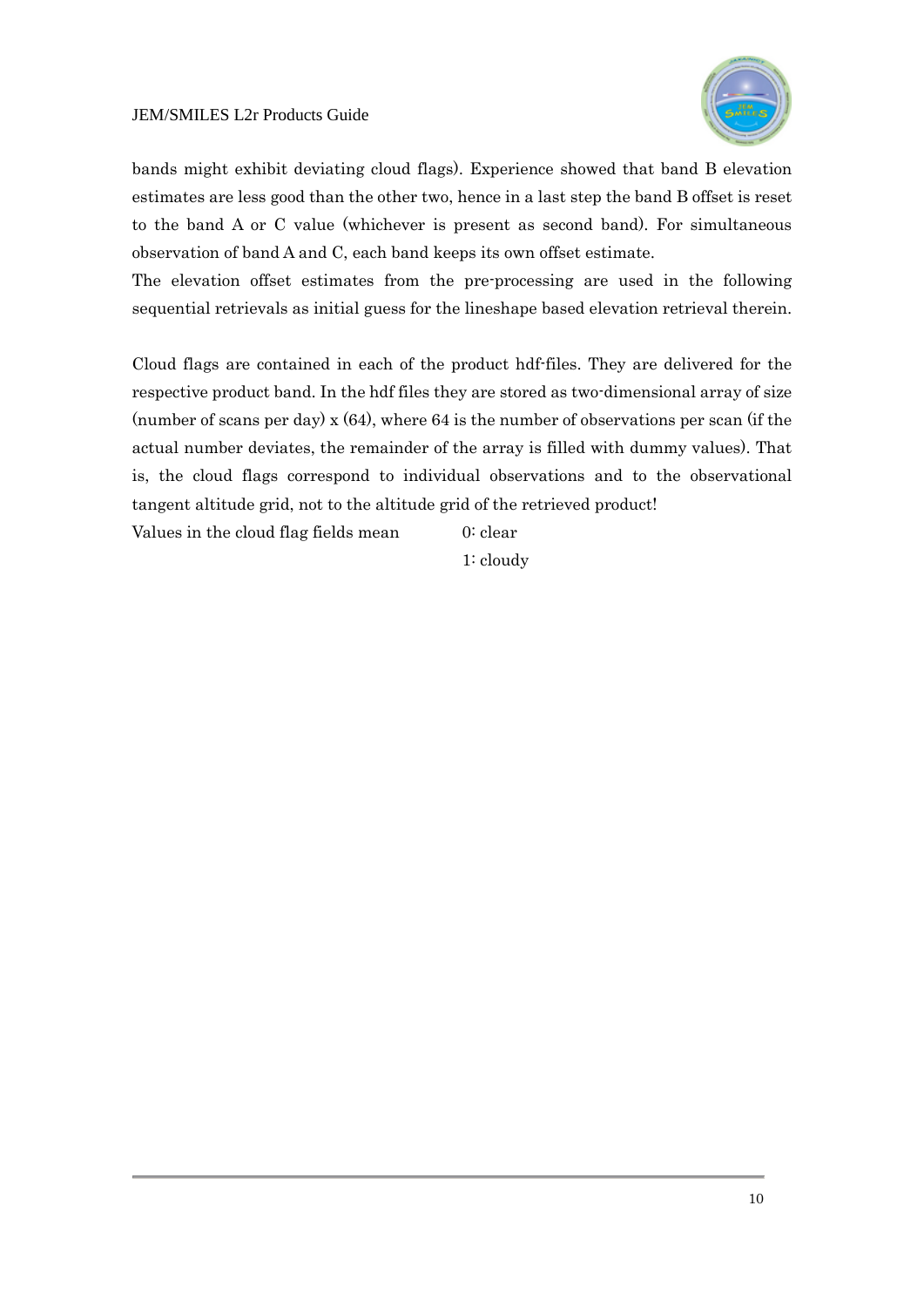

# 3.2.2 Spectral range configurations

Spectral range used in each species' retrieval is kept as same as those listed in Baron et al. (2013).

# <span id="page-12-0"></span>3.3 Some notes on the L2r-hdf contents

SMILES L1b data contains attitude information from several sources, particularly from the ISS itself and from the Star Tracker (STT) onboard SMILES. The SMILES/ISS attitude data on L2r processing are based on the "STT" origin information of L1b with an improvement from MAXI data. Latitude and longitude of L2r hdf data are derived as position of the tangent point of the 30th (from bottom tangent height) spectrum of each scan (i.e., the observation in the middle of the scan). These configurations cause some differences to L2-operational data in latitude and longitude information for the same scan. This discrepancy will be solved in a future L2r product release.

The "FOV Interference" field is prepared with the intention of providing quality flag information on L1b data. For the current version of the L2r-hdf, this FOV Interference field intertwines quality flag information from the level-2 procedure. This confusing situation will be improved in the next version of the L2r product.

For version 3.0.0, FOV Interference means:

- 0: Normal L1b data and successful level-2 process
- 1: Normal L1b data, although the level-2 process had some problems.
- 2 15: L1b data contains warning flag on the data quality.
- 16 31: Warning in the event that the antenna line of sight (LOS) has an object in it.
- 32 63: Cold-sky observation has an object within its LOS.
- >= 64: Star tracker LOS has an object in it.

If the flag number is larger than 1000, this means that the temperature a priori data is from the one used for 2.1.5 processing. Such scan is better to be discarded from the statistical analyses.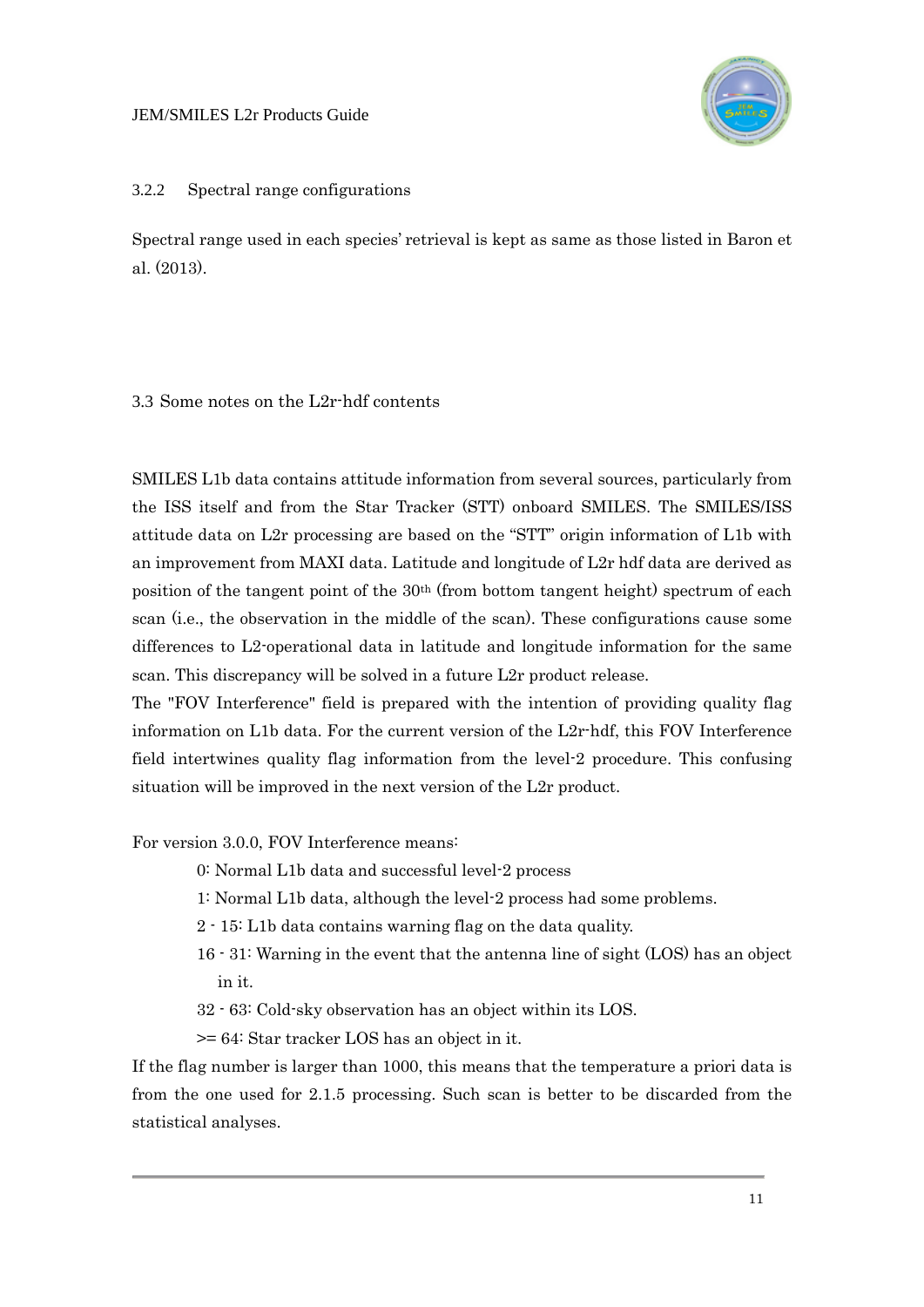

<span id="page-13-0"></span>We recommend using the *measurement response* and *chi2* as measures of the product quality and use those for the data selection of the L2r v3.0.0 product. Please contact to the SMILES L2r team for further instruction.